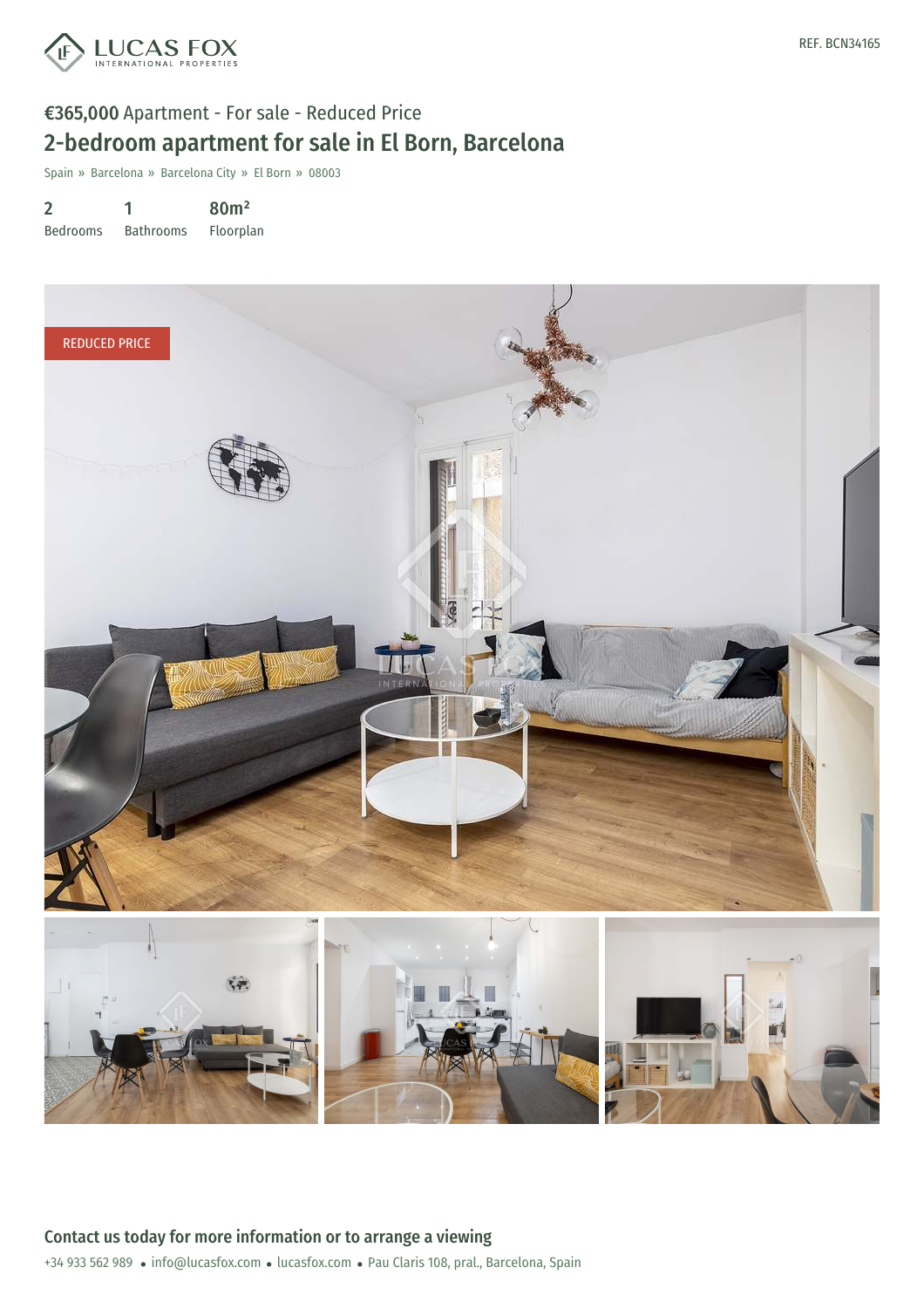

# €365,000 Apartment - For sale - Reduced Price 2-bedroom apartment for sale in El Born, Barcelona

Spain » Barcelona » Barcelona City » El Born » 08003

2 Bedrooms 1 Bathrooms 80m² Floorplan

#### **OVERVIEW**

### 2-bedroom apartment for sale in El Born, Barcelona.

This excellent property is in an ideal location, it's in good condition and ready to move in.

The apartment is on the second floor of a building that dates back to 1969 and is equipped with a lift.

Its functional layout is composed of 2 spacious double bedrooms and a separate bathroom. Both bedrooms are exterior and very bright. The day area includes a living and dining room and open plan fully equipped kitchen.

The décor is pleasingly neutral so that the new owner can simply move in and adapt the home to their own personal style. A functional property with an excellent square layout in a very central location, in the trendy neighbourhood of Born, just steps away from Passeig de Colón, the hardbour and the beach.



[lucasfox.com/go/bcn34165](https://www.lucasfox.com/go/bcn34165)

Lift, Natural light, Double glazing, Equipped Kitchen, Exterior, Interior